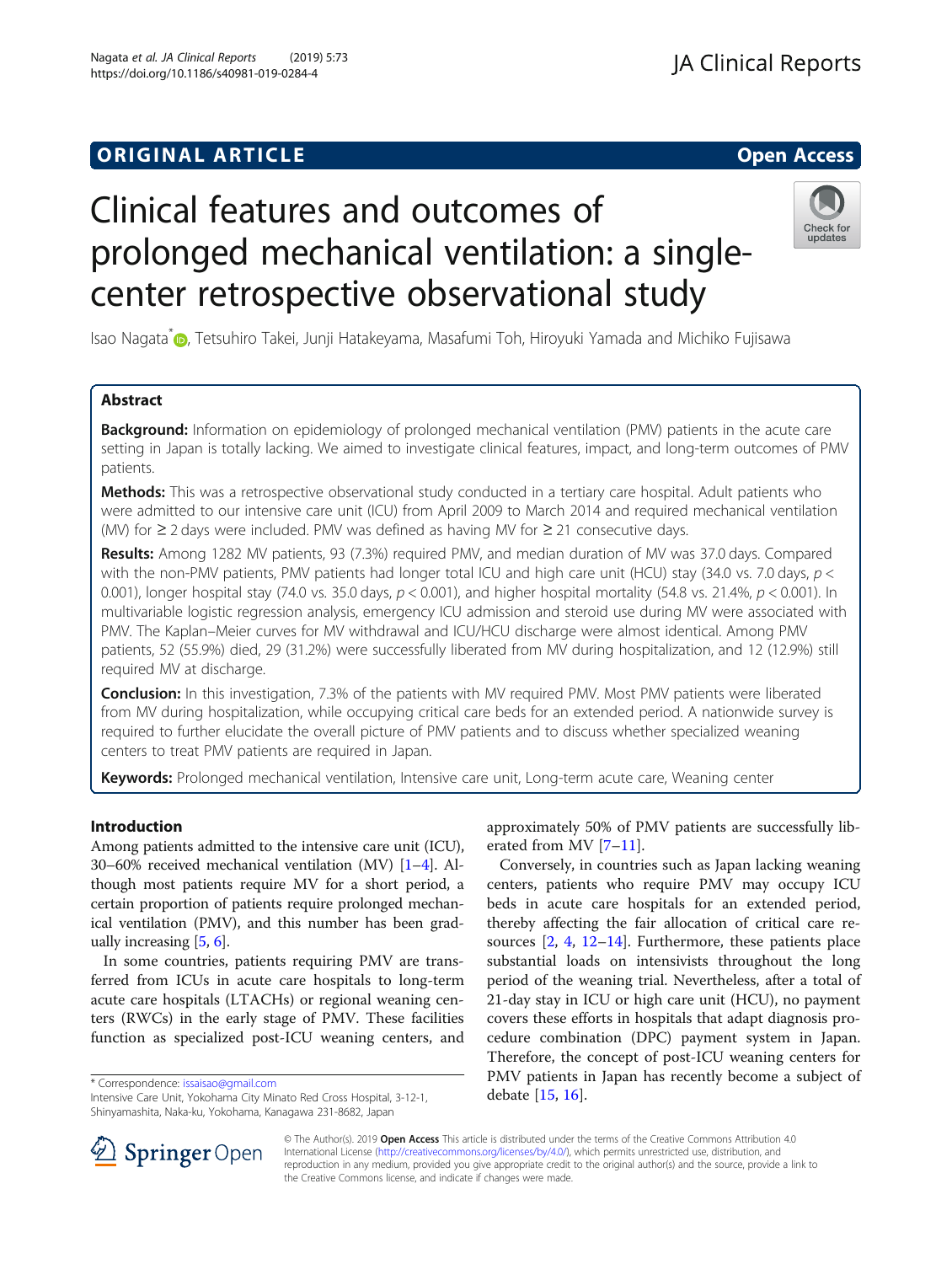Although a previous multicenter study reported the investigation for patients with chronic PMV in the nonacute care setting in Japan [\[17](#page-6-0)], information on epidemiology of PMV patients including how much fraction of MV patients progress to PMV, how long they occupy ICU and hospital beds, and long-term clinical outcomes in the acute care setting is totally lacking. We aimed to investigate the clinical features, impact, and long-term outcomes of patients requiring PMV in the acute care setting.

#### Methods

#### Study design and population

This investigation was a single-center retrospective observational study conducted from April 2009 to March 2014. Our hospital is a tertiary care medical center located in the center of Yokohama City, comprising 634 beds including 10 ICU and 8 HCU beds. The ICU is a medical–surgical high-intensity ICU with several intensivists working in the day shift and at least one in the night shift. In entire patient population during the 5-year observation period, mean ICU and hospital stays were 3.5 and 12.7 days, respectively. The hospital policy for MV patients is as follows. Patients are initially treated in ICU or HCU by intensivists, and then they are liberated from MV according to our weaning protocol which was based on the guidelines for weaning and discontinuing ventilatory support published in 2001 [[18](#page-6-0)]. Briefly, all MV patients were screened by intensivists whether to initiate SBT every morning (if SBT was indicated, MV patients were conducted SBT) and were evaluated whether to extubate. If MV liberation is difficult and they become stable or a withholding/withdrawal decision is made, they are transferred to general wards with MV and followed by an intensivist-led respiratory care support team.

Patients aged  $\geq$  18 years who received MV for  $\geq$  2 days in our ICU were included in this study. PMV was defined as an application of MV for at least 6 h per day for  $\geq$  21 consecutive days [[19](#page-6-0)]. Successful liberation was defined as being liberated from MV for at least 48 consecutive hours. We excluded patients with chronic home ventilation and those treated with extracorporeal membrane oxygenation. Also, we did not include patients with chronic progressive disease such as amyotrophic lateral sclerosis that were not expected to wean from MV.

The study protocol was reviewed by the Ethics Committee of Yokohama City Minato Red Cross hospital. Because of the anonymous and retrospective nature of this study, requirement of informed consent was waived.

#### Data collection

We collected the information of PMV patients (PMV group) from April 2009 to March 2014. To compare

PMV patients with non-PMV patients, the information of non-PMV patients from April 2011 to March 2012 (non-PMV group) were collected as representative values.

We collected the following information from electronic medical records of the PMV and the non-PMV group: age, sex, comorbidities, type of admission to ICU, diagnosis at ICU admission, acute physiology and chronic health evaluation (APACHE) II score on the day of ICU admission, steroid use, neuromuscular blocker use, vasoactive drug use, and continuous renal replacement therapy (CRRT) during mechanical ventilation, spontaneous breathing trail (SBT) within 21 days, tracheostomy during MV, time from MV initiation to tracheostomy, length of ICU and/or HCU stay, length of hospital stay, and outcome at discharge. We also collected the following information of the PMV patients: reintubation, reason for PMV and duration of MV, and post-discharge destination. Furthermore, by sending inquiry letters to destination facilities, patient outcomes at 6 months after discharge were collected for those who still required MV at discharge.

#### Statistical analysis

Normally or near normally distributed continuous variables were presented as mean values and standard deviation  $(SD)$  and were compared using the  $t$  test. Nonnormally distributed continuous data were presented as medians and interquartile ranges (IQR) and were compared using the Wilcoxon rank sum test. Categorical data were expressed as counts and percentage and were compared using the Fisher's exact test or chi-square test. A  $p$  value of  $< 0.05$  was considered statistically significant for all comparisons. Multivariable logistic regression analysis was conducted to investigate the factors related to PMV. The following variables were applied to multivariable logistic regression analysis: age, sex, type of admission to ICU, acute respiratory disease, septic shock, APACHE II, and steroid use and neuromuscular blocker use during MV. Data are presented as odds ratios with 95% confidence intervals. Additionally, we drew Kaplan–Meier curves for survival, MV continuation, and ICU/HCU stay to understand general time course and critical care bed utilization of the PMV patients. All analyses were performed using SAS 9.4 (SAS Institute Inc., NC, USA).

#### Results

Of the 1283 patients who received MV during the study period, the PMV patients were 93 patients (7.3%). Among 93 PMV patients, 41 (44.1%) patients survived to discharge (29 (31.2%) were successfully liberated from MV and 12 (12.9%) still required MV at discharge) and 52 (55.9%) patients died during hospitalization (39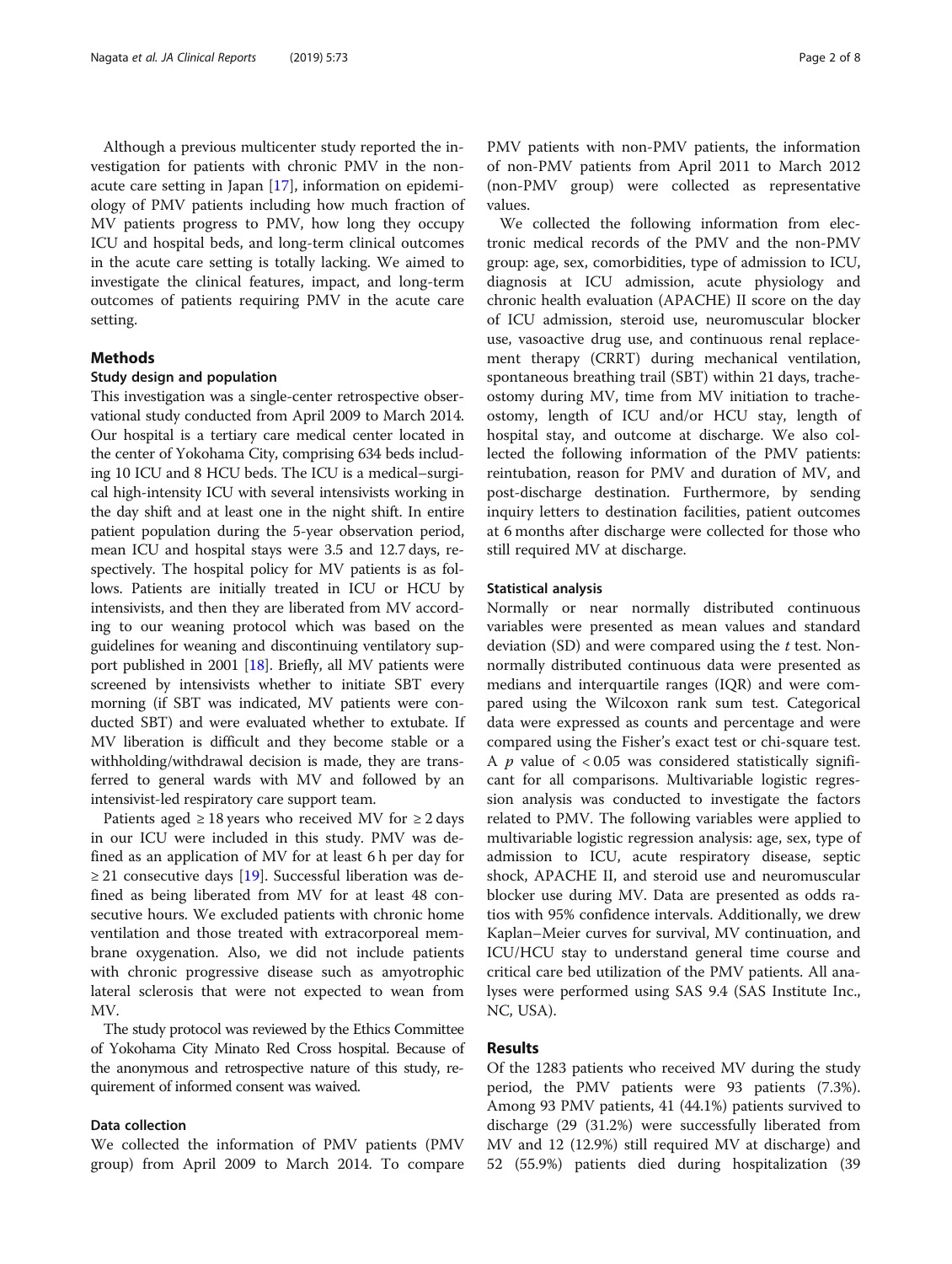(41.9%) were liberated from MV and 13 (14.0%) required MV until the time of death). On the other hand, of the 1185 MV patients within 21 days, the non-PMV group was 103 patients (Fig. 1).

Table [1](#page-3-0) summarizes the characteristics of the PMV and the non-PMV group. Compared with the non-PMV group, the PMV group had higher rate of emergency ICU admission (95.7 vs. 77.7%,  $p < 0.001$ ) and acute respiratory (46.2 vs. 29.1%,  $p = 0.01$ ) and neuromuscular (4.3 vs. 0.0%,  $p = 0.03$ ) disease in the diagnosis at ICU admission. Also, the PMV group had lower rate of surgical cardiovascular (6.5 vs. 23.3%,  $p < 0.001$ ), medical cardiovascular (6.5 vs. 23.3%,  $p = 0.001$ ), and surgical gastrointestinal (6.5 vs. 16.5%,  $p = 0.03$ ) disease. Age, sex, comorbidities, and APACHE II score were not statistically different between the two groups. In regard to the treatment during MV, the rate of steroid use and tracheostomy was higher (steroid use: 37.6 vs. 18.5%,  $p = 0.003$ , tracheostomy: 91.4 vs. 5.8%,  $p < 0.001$ ), and the time from MV initiation to tracheostomy was longer (14 vs. 9 days,  $p < 0.02$ ), whereas the rate of SBT within 21 days was lower (40.9 vs. 82.5%,  $p < 0.001$ ) in the PMV group compared with the non-PMV group. PMV group had longer ICU/HCU (34.0 vs. 7.0 days,  $p < 0.001$ ) and hospital stay (74.0 vs. 35.0 days,  $p < 0.001$ ) and higher hospital mortality (54.8 vs. 21.4%,  $p < 0.001$ ) compared with the non-PMV group. Further, in the PMV group, the rate of reintubation within 21 days was 16.1% (15 patients), and median duration of MV was 37.0 days (IQR 27.0–62.0 days). The most common reason for PMV was respiratory disorder (68 patients, 73.1%), followed by central nervous system disorder including cervical cord injury (17 patients, 18.3%), and neuromuscular disorder (7 patients, 7.5%).

The results of multivariable logistic regression analysis for PMV are shown in Table [2](#page-3-0). Emergency ICU admission (OR 5.34; 95% CI 1.78–20.0;  $p = 0.006$ ) and steroid use during MV (OR 2.25; 95% CI 1.10–4.70;  $p = 0.03$ ) were the independent factors associated with PMV.

Figure [2](#page-4-0) shows the Kaplan–Meier survival curve extrapolated by the MV withdrawal and ICU/HCU discharge curves in the PMV group. The survival curve had a gentle downward slope from 21 to 90 days after initiation of MV, whereas the MV withdrawal and ICU/HCU discharge curves initially had a steep downward slope and transition to a gentle downward slope in the last third of the curves, indicating liberation from MV was difficult after approximately 60 days of MV. Furthermore, the MV withdrawal and ICU/HCU discharge curves were almost identical, indicating that the MV patients occupied ICU/HCU beds for a long period until successful liberation from MV.

The patients who still required MV at discharge are listed in Table [3](#page-4-0). Their mean age was 73.8 years, and 33.3% of them developed PMV due to cervical cord injury. Patients who developed PMV due to cervical cord injury were seven, and they all had injury in the higher level in cervical cord, which included the fourth cervical cord. Four of them still required MV at discharge. Median duration of MV at our hospital was 90.5 days, and

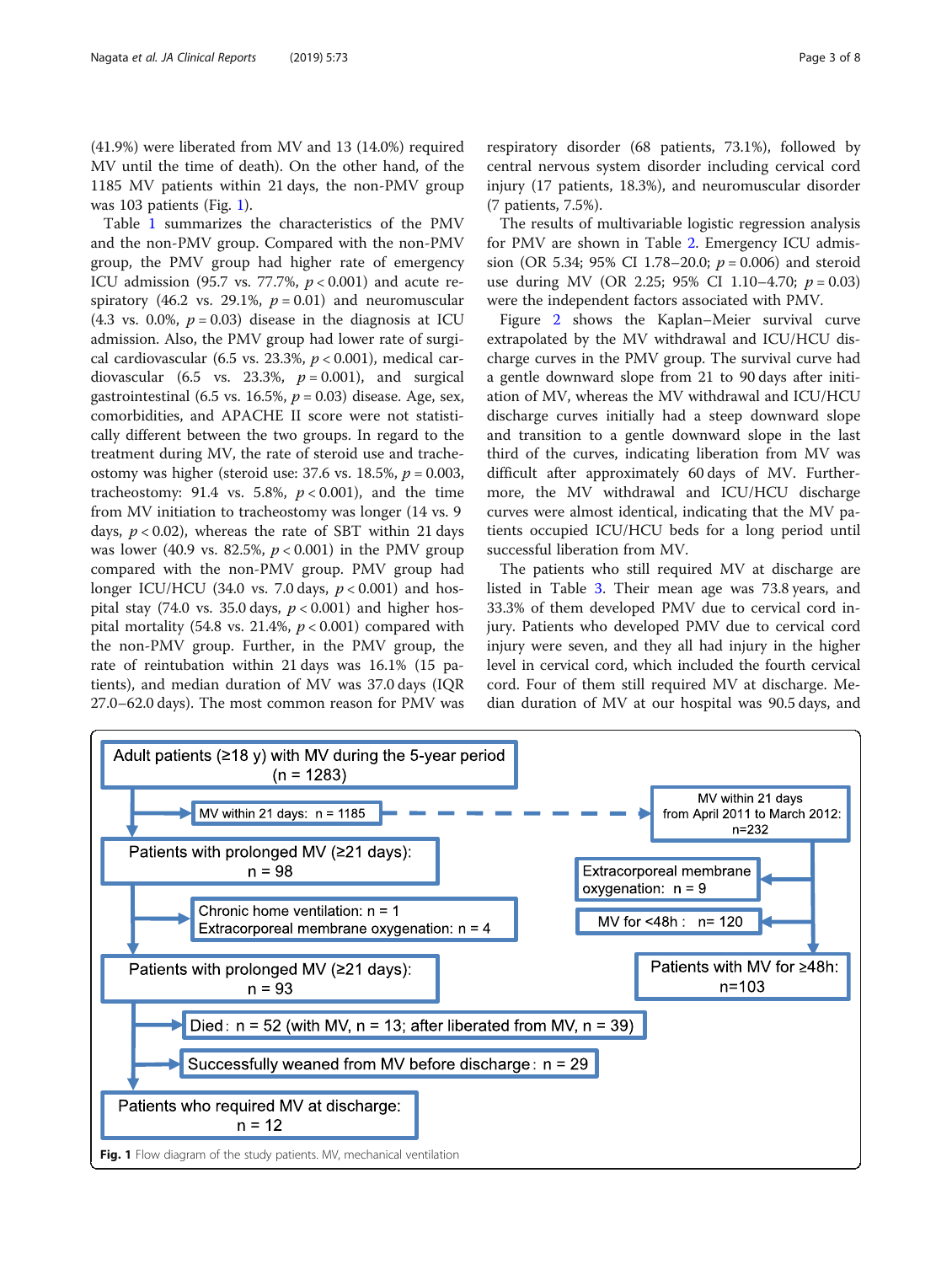|                                                             | <b>PMV</b><br>$(n = 93)$ | Non-PMV<br>$(n = 103)$ | p value |
|-------------------------------------------------------------|--------------------------|------------------------|---------|
| Age (years; median<br>[IQR]                                 | 73.0 [66.0-79.0]         | 70 [59.0-79.0]         | 0.19    |
| Sex (male n, %)                                             | 64 (68.8)                | 65 (63.1)              | 0.40    |
| Comorbidities (n, %)                                        |                          |                        |         |
| Heart disease                                               | 17 (18.3)                | 30 (29.1)              | 0.08    |
| Respiratory disease                                         | 9(9.7)                   | 8(7.8)                 | 0.63    |
| Renal disease                                               | 7(7.5)                   | 7(6.8)                 | 0.84    |
| Cerebrovascular disease                                     | 12 (12.9)                | 10(9.7)                | 0.48    |
| Type of admission to ICU (n, %)                             |                          |                        |         |
| Scheduled                                                   |                          |                        | < 0.001 |
| Elective surgery                                            | 4(4.3)                   | 23 (22.3)              |         |
| Emergency                                                   |                          |                        |         |
| Ward                                                        | 33 (35.5)                | 14 (13.6)              |         |
| Emergency department                                        | 47 (50.5)                | 46 (44.7)              |         |
| Emergency surgery                                           | 9(9.7)                   | 20 (19.4)              |         |
| Diagnosis at ICU admission (n, %)                           |                          |                        |         |
| Surgical                                                    |                          |                        |         |
| Neurosurgical disease                                       | 0(0.0)                   | 0(0.0)                 |         |
| Cardiovascular disease                                      | 6(6.5)                   | 24 (23.3)              | < 0.001 |
| Gastrointestinal disease                                    | 6(6.5)                   | 17(16.5)               | 0.03    |
| Others                                                      | 1(1.1)                   | 2(1.1)                 | 0.62    |
| Medical                                                     |                          |                        |         |
| Acute respiratory disease                                   | 43 (46.2)                | 30 (29.1)              | 0.01    |
| Cardiovascular disease                                      | 6(6.5)                   | 24 (23.3)              | 0.001   |
| Septic shock                                                | 10(10.8)                 | 5(4.9)                 | 0.12    |
| Post-cardiac arrest<br>syndrome                             | 10 (10.8)                | 12(11.7)               | 0.84    |
| Trauma                                                      | 9(9.7)                   | 5(4.9)                 | 0.19    |
| Neuromuscular disease                                       | 4 (4.3)                  | (0.0)                  | 0.03    |
| Central nervous system<br>disease                           | 2(2.2)                   | 3(2.9)                 | 0.78    |
| Others                                                      | 5(5.4)                   | 11(10.7)               | 0.20    |
| <b>APACHE II score</b><br>(mean $\pm$ standard deviation)   | $25.6 \pm 6.6$           | $24.3 \pm 6.6$         | 0.16    |
| Steroid use during MV (n, %)                                | 35 (37.6)                | 19 (18.5)              | 0.003   |
| Neuromuscular blocker use<br>during MV $(n, %)$             | 7 (7.5)                  | 13 (12.6)              | 0.24    |
| Vasoactive drug use<br>during MV (n, %)                     | 62 (66.7)                | 69 (67.0)              | 0.96    |
| Continuous renal<br>replacement therapy during<br>MV (n, %) | 13 (14.0)                | 7(6.8)                 | 0.10    |
| Spontaneous breathing trail<br>within 21 days $(n, %)$      | 38 (40.9)                | 85 (82.5)              | < 0.001 |
| Tracheostomy (n, %)                                         | 85 (91.4)                | 6(5.8)                 | < 0.001 |
| Time from MV initiation to<br>tracheostomy (days; median    | $14(9-18)$               | $9(7-19)$              | 0.02    |

<span id="page-3-0"></span>Table 1 Characteristics of the PMV and the non-PMV patients

#### Table 1 Characteristics of the PMV and the non-PMV patients (Continued)

|                                        | <b>PMV</b><br>$(n = 93)$                 | Non-PMV<br>$(n = 103)$ | p value |
|----------------------------------------|------------------------------------------|------------------------|---------|
| [IQR]                                  |                                          |                        |         |
| Duration of MV (days;<br>median [IQR]) | 37.0 [27.0-62.0]                         |                        |         |
| ICU/HCU stay (days;<br>median [IQR])   | 34.0 [25.0-49.5]                         | $7.0$ [5.0-10.0]       | < 0.001 |
| Hospital stay (days;<br>median [IQR])  | 74.0 [45.0-122.0] 35 [17.0-51.0] < 0.001 |                        |         |
| Hospital mortality (n, %)              | 51 (54.8)                                | 22(21.4)               | < 0.001 |

PMV prolonged mechanical ventilation, MV mechanical ventilation, APACHE acute physiology and chronic health evaluation, IQR interquartile range, ICU intensive care unit, HCU high care unit

most patients were transferred to long-term chronic care hospital. Mortality rate at 6 months after discharge was 41.6%, and only one patient survived with successful liberation from MV.

# Discussion

#### Brief summary

In this 5-year observational study, 7.3% of the patients with MV required PMV. PMV patients occupied ICU/ HCU and hospital beds for an extraordinary amount of time and had higher hospital mortality than non-PMV patients. Emergency ICU admission and steroid use during MV were associated with PMV in multivariable logistic regression analysis. Further, most PMV patients were liberated from MV whether they survived to discharge or not, and 12.9% still required MV at discharge. Six months after discharge, mortality rate of these

Table 2 Multivariable logistic regression analysis for prolonged mechanical ventilation

|                                                            | Odds ratio<br>(95% CI) | p value |  |
|------------------------------------------------------------|------------------------|---------|--|
| Age                                                        | 1.02 (0.99-1.04)       | 0.14    |  |
| Gender                                                     |                        |         |  |
| Male                                                       | $1.15(0.60 - 2.20)$    | 0.67    |  |
| Type of admission to ICU                                   |                        |         |  |
| Scheduled                                                  | 1.00                   | 0.006   |  |
| Emergency                                                  | 5.34 (1.78-20.0)       |         |  |
| APACHE II score                                            | $1.02(0.97 - 1.07)$    | 0.56    |  |
| Acute respiratory disease                                  | $1.00(0.48 - 2.06)$    | 0.99    |  |
| Septic shock                                               | $1.58(0.50 - 5.61)$    | 0.45    |  |
| Steroid use during mechanical<br>ventilation               | $2.25(1.10-4.70)$      | 0.03    |  |
| Neuromuscular blocker use<br>during mechanical ventilation | $0.54(0.17-1.66)$      | 0.29    |  |

Hosmer-Lemeshow test, 0.94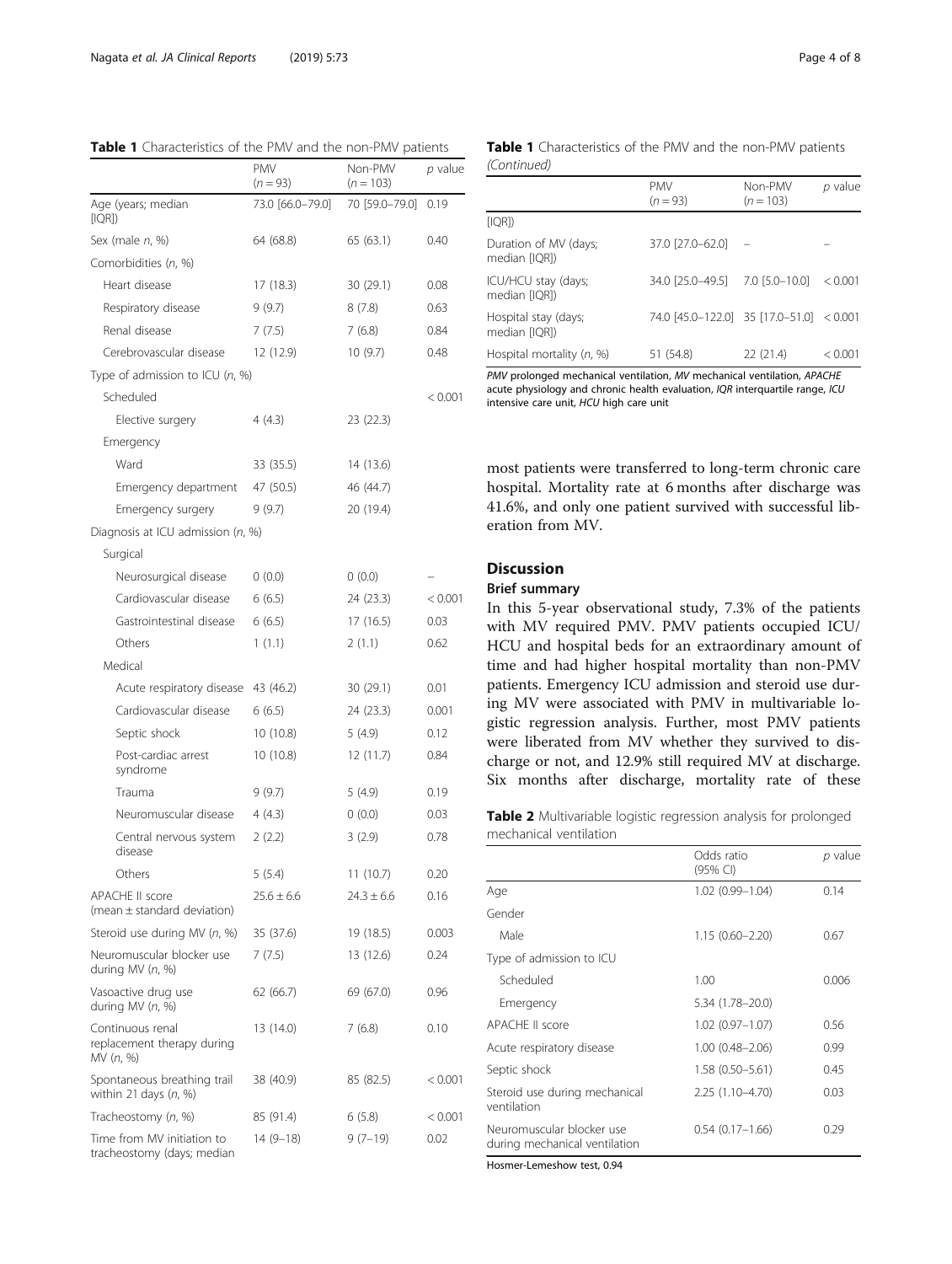<span id="page-4-0"></span>

patients was 41.6%, and only 8.3% survived with successful liberation from MV.

#### Relationship with previous studies

According to the previous observational studies, the rates of PMV patients against those with MV were 5.1–28.0% [[2](#page-6-0)–[4,](#page-6-0) [12](#page-6-0)–[14,](#page-6-0) [20\]](#page-6-0). In addition, previous studies have shown that PMV patients had a longer

duration of MV, ICU stay, and hospital stay compared with those who did not. According to these studies, duration of MV among PMV patients was 29–51 days, ICU stay was 33–52 days, and hospital stay was 51– 77 days [\[2](#page-6-0), [4,](#page-6-0) [12](#page-6-0)–[14](#page-6-0), [20\]](#page-6-0). These studies were conducted in countries lacking the concept of weaning centers, and the results were consistent with those observed in our study.

Table 3 Outcomes at 6 months after discharge of 12 patients who required mechanical ventilation at discharge

| Age (years) | Sex | Diagnosis                                                    | MV days before<br>discharge | Destination after<br>discharge | Liberation from<br>ΜV | Six-month<br>outcome |
|-------------|-----|--------------------------------------------------------------|-----------------------------|--------------------------------|-----------------------|----------------------|
| 73          | M   | Acute exacerbation of interstitial pneumonia                 | 107                         | Chronic care hospital          | <b>No</b>             | Death                |
| 88          | F   | Ruptured abdominal aortic aneurysm                           | 241                         | Chronic care hospital          | No.                   | Survival             |
| 62          | M   | Post-cardiac arrest syndrome                                 | 54                          | Chronic care hospital          | <b>No</b>             | Death                |
| 80          | M   | Myxedema coma                                                | 114                         | Chronic care hospital          | No.                   | Death                |
| 65          | M   | Cervical cord injury (highest injury site:<br>C3)            | 118                         | Chronic care hospital          | No                    | Survival             |
| 69          | M   | Cervical cord injury (highest injury site:<br>$\mathsf{C}4$  | 74                          | Chronic care hospital          | No.                   | Survival             |
| 74          | F   | Cervical cord injury (highest injury site:<br>C2             | 53                          | Chronic care hospital          | No                    | Death                |
| 83          | M   | Ruptured thoracic aortic aneurysm                            | 32                          | Chronic care hospital          | Yes                   | Death                |
| 44          | M   | Pneumonia, HIV                                               | 30                          | University hospital            | Yes                   | Survival             |
| 88          | F   | Cervical cord injury (highest injury site:<br>C <sub>4</sub> | 58                          | Chronic care hospital          | <b>No</b>             | Survival             |
| 81          | F   | Type II respiratory failure                                  | 114                         | Chronic care hospital          | No.                   | Survival             |
| 78          | F   | Acute transverse myelitis                                    | 237                         | Home                           | No                    | Survival             |

MV mechanical ventilation, HIV human immunodeficiency virus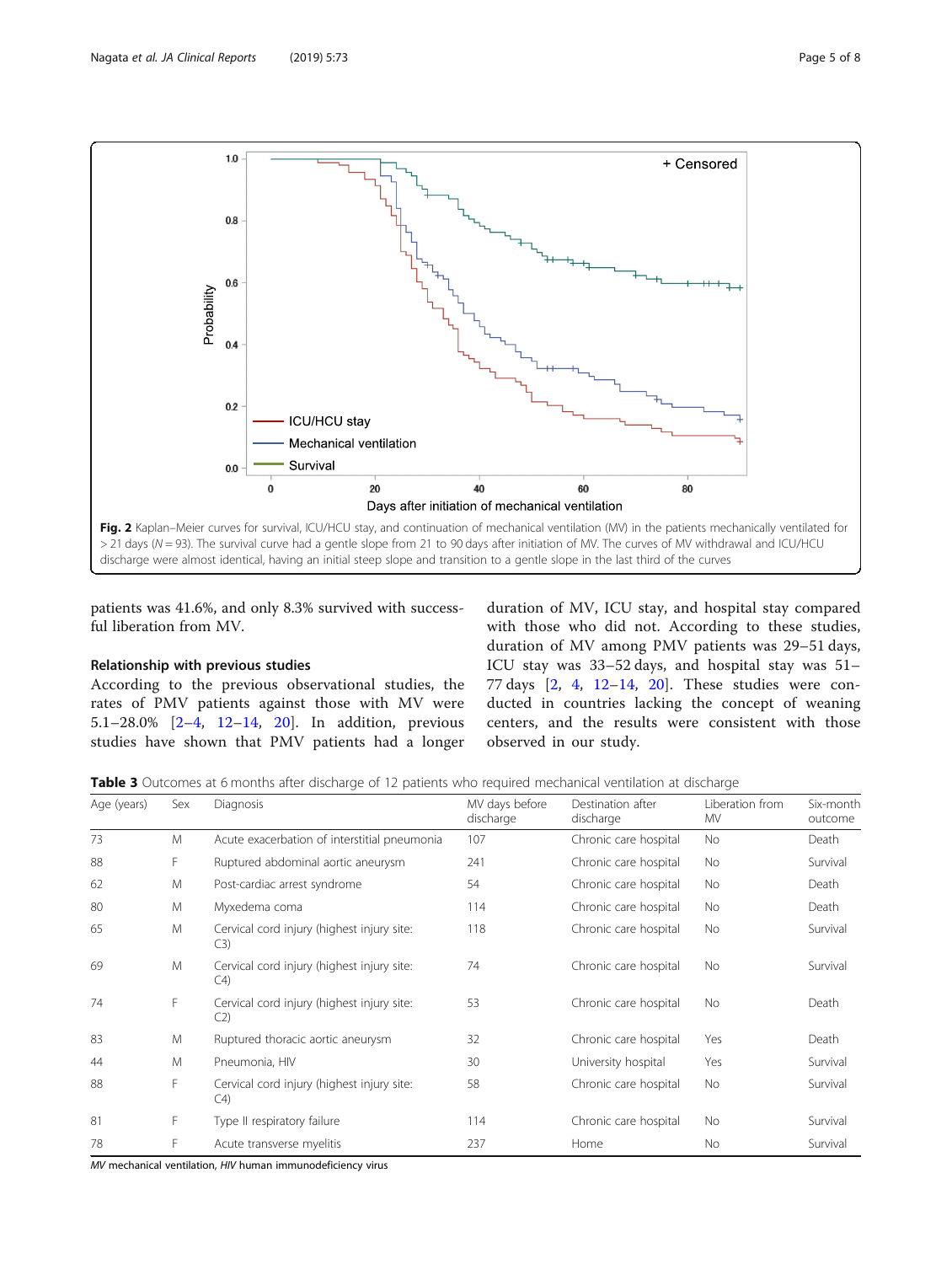In our study, emergency ICU admission and steroid use during MV were associated with PMV in multivariable logistic regression analysis. Since few studies have investigated factors related to PMV, we applied the following variables that could potentially affect the development of PMV: age, sex, type of admission to ICU, acute respiratory disease, septic shock, APACHE II score, and steroid use and neuromuscular blocker use during MV, with reference to the factors related to longer duration of MV  $[21]$  $[21]$ . In a previous study, the rate of emergency ICU admission in PMV patients was higher than that of non-PMV patients in univariate analysis [[14\]](#page-6-0). Also, previous studies have reported that a large majority of PMV patients were admitted to ICU due to emergency medical reasons including sepsis, respiratory disease, and trauma which is consistent with our study [[2](#page-6-0)–[4,](#page-6-0) [14](#page-6-0)]. Therefore, emergency ICU admission may be a predictor associated with development of PMV. In addition, although the relationship between ICUacquired weakness (ICUAW) and steroid use remains controversial [[22,](#page-6-0) [23\]](#page-6-0), steroid use may affect weakness of the respiratory muscle including diaphragm, and thus may prolong the MV duration. However, because the sample size was limited, some confounding factors may exit in the association between PMV and steroid use. Further researches are needed to investigate the risk factor for PMV.

An earlier study in a single RWC showed that the 6 month and 1-year mortality after discharge of patients who still required MV was 65.3% and 78.7%, respectively [[11\]](#page-6-0). A systematic review and meta-analysis reported that pooled 1-year mortality of PMV patients discharged from post-acute care hospitals such as LTACHs was 59% [\[24](#page-6-0)]. In our study, 6-month mortality after discharge of PMV patients was 41.6%. Further, it was difficult to compare our study with previous studies [\[11](#page-6-0), [24](#page-6-0)], due to differences in the research setting. In any case, the long-term mortality of PMV patients was expected to be high. Nevertheless, at present, optimal patient selection at the time of MV initiation remains unclear and is a target for future research.

#### Significance and implications

Previous studies conducted in LTACHs and RWCs reported the rate of patients liberated from MV and survived to discharge to be 35.0–54.1% [[8](#page-6-0)–[11](#page-6-0), [25](#page-6-0), [26\]](#page-6-0). A previous study conducted in an LTACH showed median time to be liberated from MV was 13.5 days, median days on MV before transfer was 29 days, and total duration of MV was 42.5 days [[9\]](#page-6-0). Another multicenter study conducted in LTACHs reported that median time to be liberated from MV was 15 days, median days on MV before transfer was 25 days, and total duration of MV was 40 days [[27](#page-7-0)]. Although research setting was

different, these results were similar to those of our study wherein the rate of patients who were liberated from MV and discharged alive against PMV patients was 31.2%; most PMV patients were successfully released from MV within 60 days; and the median duration of MV was 37.0 days. These data indicate that ICUs and HCUs in acute care hospitals in Japan play a role of LTACHs or RWCs.

In our study, MV was applied in ICU/HCU for up to 135 days, which was far longer than the coverage period of ICU/HCU payment (up to 14 days for ICU payment and up to 21 days for ICU/HCU payment in a single admission). Although liberation from MV in PMV patients requires a certain degree of workload on intensivists, most of this effort is not covered by the current payment system in DPC hospitals, consequently burdening acute care hospitals with the economic load. As a result, clinical decisions regarding mechanical ventilation may be made in a less aggressive manner due to financial reasons. Moreover, occupying ICU or HCU beds for an extended period may interfere with admission of other critically ill patients, thereby potentially infringing fair al-location of limited critical care resources [\[14\]](#page-6-0).

Whether to have specialized centers for PMV patients who need long-term acute care remains contentious. Although PMV patients might be regarded as "outlier" subjects in the ordinary care process of critically ill patients, our results indicated that 7.3% of MV patients were shifted to PMV, which is a substantial proportion. A multicenter investigation performed in the UK reported that establishing weaning centers would potentially reduce acute bed occupancy by 8–10% and overall treatment costs [\[14\]](#page-6-0). Because health insurance systems among countries are diverse, this estimation cannot be directly applied to Japan. However, nationwide data demonstrating an overall picture of PMV in Japan is needed.

#### Strengths and limitations

To the best of our knowledge, this is the first study to describe the clinical features and long-term outcomes, including post-discharge outcomes, of PMV patients in the acute care setting in Japan. However, our study has several limitations. First, as this study was a singlecenter study, the sample size was limited, and all the important data that affected PMV may not have been collected. Therefore, it may affect our results of multivariable logistic regression analysis. Second, our hospital is a tertiary care hospital that has an emergency and critical care center and located in the metropolitan area. Our results might be useful to other acute care hospitals with similar characteristics. However, it was not clear if our results apply to hospitals with different features such as academic hospitals comprising only surgical ICUs.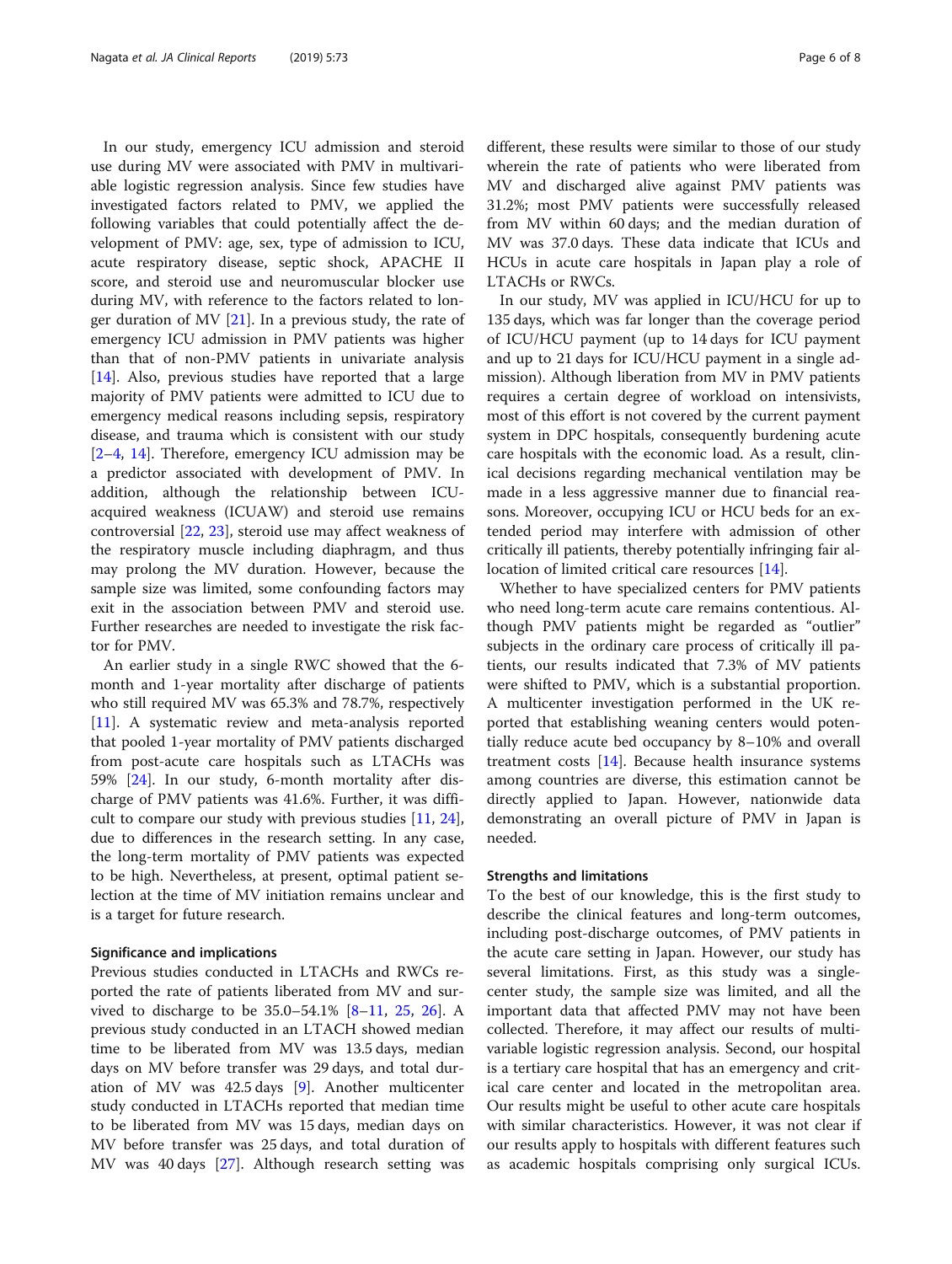<span id="page-6-0"></span>Lastly, our ICU comprises a mixed and high-intensity ICU with many board-certified intensivists. Reportedly, not many ICUs in Japan had > 1 intensivists and were managed with high-intensity policy [\[28](#page-7-0)]. Therefore, decision-making to initiate MV, managing policy for MV patients, and number of efforts that were applied to PMV patients of other hospitals might differ from those of our hospital.

### Conclusions

Approximately 7.3% of MV patients required PMV, occupying critical care beds for an extended period. A nationwide multicenter study is needed to completely assess the epidemiologic aspects of PMV patients and to determine whether long-term acute care facilities are required in Japan.

#### Abbreviations

ICU: Intensive care unit; IQR: Interquartile ranges; LTACHs: Long-term acute care hospitals; MV: Mechanical ventilation; PMV: Prolonged mechanical ventilation; RWCs: Regional weaning centers

#### Acknowledgements

Not applicable

#### Authors' contributions

IN conceived and designed this study, conducted data processing, analyzed the data, and wrote the manuscript. TT contributed to the conception and design of this study and drafted the manuscript. JH, MT, HY, and MF contributed to the study design, data collection, and critical revision of the manuscript. All authors read and approved the final manuscript.

#### Funding

Not applicable

#### Availability of data and materials

The datasets analyzed during the current study are available from the corresponding author on reasonable request.

#### Ethics approval and consent to participate

The study was approved by the Ethics Committee of Yokohama City Minato Red Cross hospital. Because of the anonymous and retrospective nature of this study, requirement of informed consent was waived.

#### Consent for publication

Not applicable

#### Competing interests

The authors declare that they have no competing interests.

#### Received: 25 February 2019 Accepted: 12 September 2019 Published online: 04 November 2019

#### References

- Vora CS, Karnik ND, Gupta V, Nadkar MY, Shetye JV. Clinical profile of patients requiring prolonged mechanical ventilation and their outcome in a tertiary care medical ICU. J Assoc Physicians India. 2015;63(10):14–9.
- 2. Loss SH, de Oliveira RP, Maccari JG, Savi A, Boniatti MM, Hetzel MP, et al. The reality of patients requiring prolonged mechanical ventilation: a multicenter study. Revista Brasileira de terapia intensiva. 2015;27(1):26–35.
- 3. Cox CE, Carson SS, Lindquist JH, Olsen MK, Govert JA, Chelluri L. Differences in one-year health outcomes and resource utilization by definition of prolonged mechanical ventilation: a prospective cohort study. Critical care (London, England). 2007;11(1):R9.
- 4. Estenssoro E, Gonzalez F, Laffaire E, Canales H, Saenz G, Reina R, et al. Shock on admission day is the best predictor of prolonged mechanical ventilation in the ICU. Chest. 2005;127(2):598–603.
- 5. Cox CE, Carson SS, Holmes GM, Howard A, Carey TS. Increase in tracheostomy for prolonged mechanical ventilation in North Carolina, 1993- 2002. Crit Care Med. 2004;32(11):2219–26.
- 6. Hung MC, Lu HM, Chen L, Hu FC, Chan SY, Yan YH, et al. Life expectancies and incidence rates of patients under prolonged mechanical ventilation: a population-based study during 1998 to 2007 in Taiwan. Critical care (London, England). 2011;15(2):R107.
- 7. Rose L, Fowler RA, Fan E, Fraser I, Leasa D, Mawdsley C, et al. Prolonged mechanical ventilation in Canadian intensive care units: a national survey. J Crit Care. 2015;30(1):25–31.
- 8. Scheinhorn DJ, Hassenpflug MS, Votto JJ, Chao DC, Epstein SK, Doig GS, et al. Post-ICU mechanical ventilation at 23 long-term care hospitals: a multicenter outcomes study. Chest. 2007;131(1):85–93.
- 9. Chao DC, Scheinhorn DJ. Determining the best threshold of rapid shallow breathing index in a therapist-implemented patient-specific weaning protocol. Respir Care. 2007;52(2):159–65.
- 10. Carson SS, Bach PB, Brzozowski L, Leff A. Outcomes after long-term acute care. An analysis of 133 mechanically ventilated patients. Am J Respir Crit Care Med. 1999;159(5 Pt 1):1568–73.
- 11. Scheinhorn DJ, Artinian BM, Catlin JL. Weaning from prolonged mechanical ventilation. The experience at a regional weaning center. Chest. 1994;105(2): 534–9.
- 12. Muzaffar SN, Gurjar M, Baronia AK, Azim A, Mishra P, Poddar B, et al. Predictors and pattern of weaning and long-term outcome of patients with prolonged mechanical ventilation at an acute intensive care unit in North India. Revista Brasileira de terapia intensiva. 2017;29(1):23–33.
- 13. Li J, Zhan QY, Wang C. Survey of prolonged mechanical ventilation in intensive care units in mainland China. Respir Care. 2016;61(9):1224–31.
- 14. Lone NI, Walsh TS. Prolonged mechanical ventilation in critically ill patients: epidemiology, outcomes and modelling the potential cost consequences of establishing a regional weaning unit. Critical care (London, England). 2011; 15(2):R102.
- 15. Kazufumi Okamoto TK, Yukio Sekiguchi. Post-ICU respiratory care center is needed! J Jpn Soc Intensive Care Med. 2007;14:257–269.
- 16. Okamoto KYA, Kamijyo Y, Eguchi Y, Imamura H. Feature ~ various problems about post-ICU prolonged mechanical ventilation~. Jpn J Respir Care. 2014; 31(1):2–5.
- 17. Tatara KIY, Imai T, Shinno S, Nishima S, Fukunaga H. Survey of long-term ventilation in hospitals of the Japanese national hospital organization. Iryo. 2005;59(8):427–32.
- 18. MacIntyre NR, Cook DJ, Ely EW Jr, Epstein SK, Fink JB, Heffner JE, et al. Evidence-based guidelines for weaning and discontinuing ventilatory support: a collective task force facilitated by the American College of Chest Physicians; the American Association for Respiratory Care; and the American College of Critical Care Medicine. Chest. 2001;120(6 Suppl):375s–95s.
- 19. MacIntyre NR, Epstein SK, Carson S, Scheinhorn D, Christopher K, Muldoon S. Management of patients requiring prolonged mechanical ventilation: report of a NAMDRC consensus conference. Chest. 2005;128(6):3937–54.
- 20. Kim MH, Cho WH, Lee K, Kim KU, Jeon DS, Park HK, et al. Prognostic factors of patients requiring prolonged mechanical ventilation in a medical intensive care unit of Korea. Tuberculosis and respiratory diseases. 2012; 73(4):224–30.
- 21. Carson SS. Outcomes of prolonged mechanical ventilation. Curr Opin Crit Care. 2006;12(5):405–11.
- 22. Stevens RD, Dowdy DW, Michaels RK, Mendez-Tellez PA, Pronovost PJ, Needham DM. Neuromuscular dysfunction acquired in critical illness: a systematic review. Intensive Care Med. 2007;33(11):1876–91.
- 23. Jolley SE, Bunnell AE, Hough CL. ICU-acquired weakness. Chest. 2016;150(5): 1129–40.
- 24. Damuth E, Mitchell JA, Bartock JL, Roberts BW, Trzeciak S. Long-term survival of critically ill patients treated with prolonged mechanical ventilation: a systematic review and meta-analysis. Lancet Respir Med. 2015;3(7):544–53.
- 25. Schonhofer B, Euteneuer S, Nava S, Suchi S, Kohler D. Survival of mechanically ventilated patients admitted to a specialised weaning centre. Intensive Care Med. 2002;28(7):908–16.
- 26. Pilcher DV, Bailey MJ, Treacher DF, Hamid S, Williams AJ, Davidson AC. Outcomes, cost and long term survival of patients referred to a regional weaning centre. Thorax. 2005;60(3):187–92.